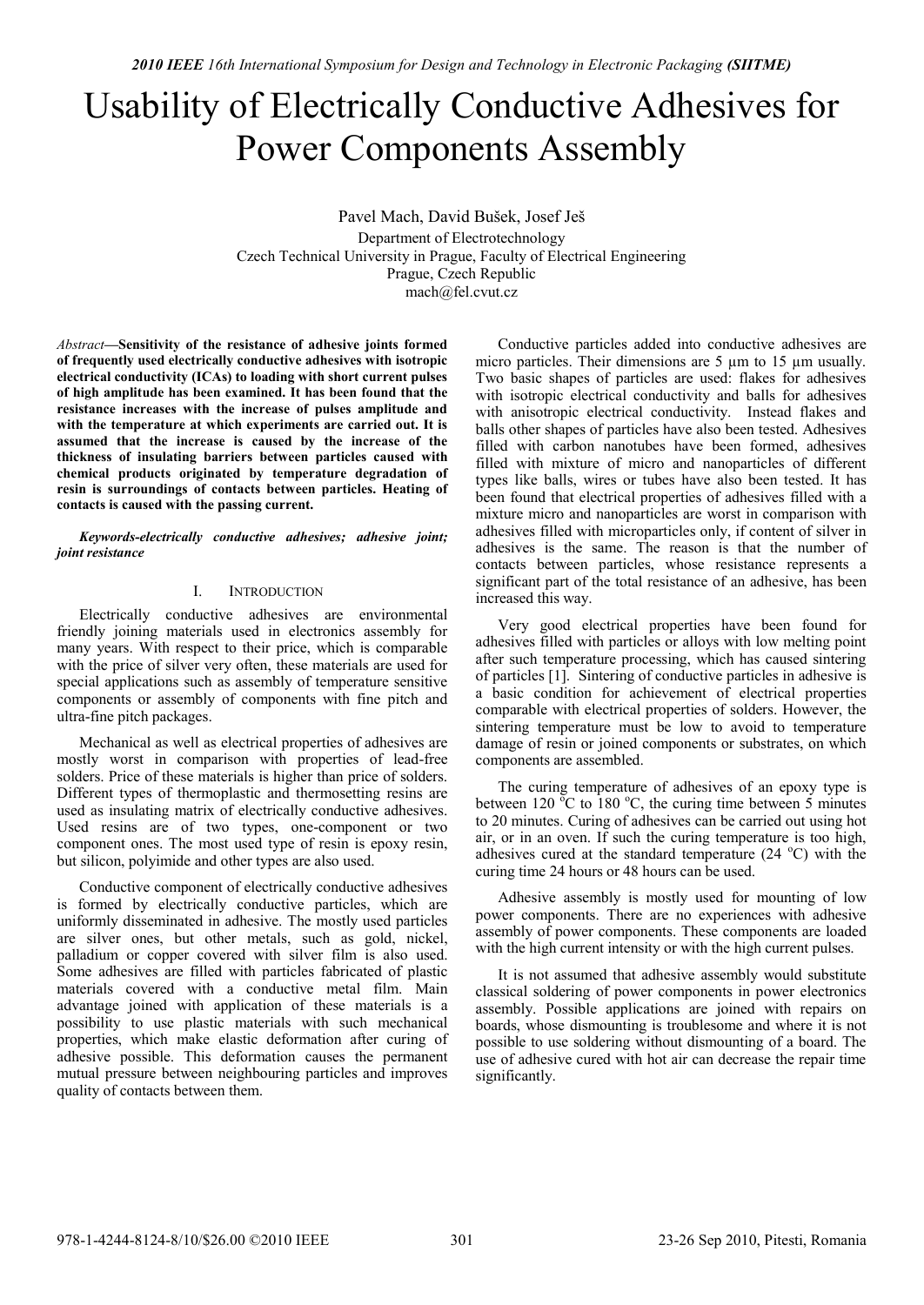#### *2010 IEEE 16th International Symposium for Design and Technology in Electronic Packaging (SIITME)*

The resistance of an adhesive joint depends on quality of an insulating barrier between filler particles significantly [2], [3]. Thickness of this barrier can be changed by diffusion of silver ions caused with current pulses. The goal of the work has been to find how the resistance of adhesive joints, formed of frequently used electrically conductive adhesives with isotropic electrical conductivity (ICAs), is sensitive to loading with short current pulses of high amplitude. High sensitivity of the joints resistance to the loading with the current pulses would suspend the use of this type of assembly for power electronic devices.

### II. EXPERIMENTAL PROCEDURES AND RESULTS

#### *A. Samples Preparation*

Three types of ICAs based on bis-phenol epoxy matrix filled with silver flakes have been used for experiments. Basic parameters of adhesives have been as follows:

- Formulation A: Silver concentration 60 % b.w., curing schedule  $180 °C/6-10$  min,  $200 °C/3-4$  min, electrical resistivity (4-5,5).10<sup>-4</sup>  $\Omega$ cm.
- Formulation B: Silver concentration 75 % b.w., curing schedule  $140^{\circ}$ C/30 min,  $170^{\circ}$ C/5 min, electrical resistivity  $(2-5)$ .10<sup>-4</sup> Qcm.
- Formulation C: Silver concentration 66 %, curing schedule 150 °C/120 min, 180 °C/15 min, 200 °C/5 min, electrical resistivity (6-30).10<sup>-4</sup>  $\Omega$ cm.

Jumpers - resistors with the "zero" resistance (measured resistance of these resistors has been 14 m $\Omega$ ) of the type 1206 with Pd surface finish have been mounted on test PCBs. ENIC surface finish has been used for pads. Adhesive assembly has been carried out using a semi-automatic assembly machine SMT M01A. Adhesives have been applied by dispensing.

#### *B. Powering with Current Pulses*

Rectangular current pulses with amplitudes of 5 A or 10 A, with the frequency of  $100$  Hz and the width of  $100 \mu s$  have been used for loading. RMS current has been 0,5 A or 1,0 A, respectively. Total power loss on an adhesive joint depends on the joint resistance. For the joint resistance between 15 to 75 m $\Omega$  it has been 3,75 to 18,75 mW for the pulses with the amplitude 5 A or 15 to 75 mW for the pulses with the amplitude 10 A.

Warming-up of the joints has been measured, when pulses have been applied, using Cu-constantan thermocouples. It has been found that the warming-up is low; it has not been higher than  $10^{\circ}$ C. With respect to the curing temperature of adhesives it is possible to assume that changes caused with this warming up are insignificant for changes of properties of adhesive joints.

#### *C. Climatic Conditions of the test*

It has been assumed that current pulses will support migration of silver ions, which can change quality of contacts between silver particles, and this way will modify electrical properties of these contacts. With respect to very small area of these contacts and the high amplitude of the current pulses, the current density in the contacts is very high during the current pulses [4]. Therefore it is possible to assume that some particles will be sintered. Therefore values of electrical parameters of adhesive joints such as the joint resistance, nonlinearity of the joint current vs. voltage characteristic and joint noise should decrease.

On the other hand, if the temperature of contacts between conductive particles inside adhesive, caused with the loading of the joints with current pulses, would be too high and would influence matrix resin for the longer time, resin will be damaged and the decomposition product could decrease contact quality and make worse its electrical properties.

Many electrical apparatuses are used at the higher temperature. Therefore the current pulses have been applied at the ambient temperature and at the temperature of  $125 \degree C$ . Powering at the higher temperature has been carried out in a climatic chamber WTB Binder.

## *D. Time of Loading with Current Pulses*

A significant parameter, which influences changes of properties of adhesive joints caused with current pulses, is the time of loading. The joints have been loaded for 45 minutes and for 90 minutes. Energy supported to adhesive joints for different conditions of loading are shown in Tab. 1.

TABLE I.

| Time of<br>loading (min) | <b>Pulse</b><br>amplitude $(A)$ | Joint<br>resistance<br>$(m\Omega)$ | <b>Supported energy</b><br>IJ, |
|--------------------------|---------------------------------|------------------------------------|--------------------------------|
| 45                       |                                 | 15                                 | 10,1                           |
| 45                       |                                 | 75                                 | 50,7                           |
| 90                       |                                 | 15                                 | 20,3                           |
| 90                       |                                 | 75                                 | 101,4                          |
| 45                       | 10                              | 15                                 | 40,5                           |
| 45                       | 10                              | 75                                 | 202,5                          |
| 90                       | 10                              | 15                                 | 81,0                           |
| 90                       |                                 |                                    | 405,0                          |

It is necessary to complete that the resistance of the joints has changed during loading with the current pulses. The supported energy presented in Table I. is energy calculated for the starting values of the joints resistances. Real energy has been mostly higher.

#### *E. Measurement of Resistance of Adhesive Joints*

The resistance of adhesive joints has been in the range of 15 to 75 m $\Omega$ . Therefore the measurements have been carried out using a four-terminal probe.

A Precision LCR meter HP 4284A has been used for the measurement of the resistance. The measuring frequency has been 1 kHz to avoid problems with possible thermochemical voltage generated on the contacts.

Every presented value has been calculated of 21 measured values. Mathematical smoothing of measured values has been carried out as follows: at first two highest and two lowest measured resistances have been deleted and at second the

Work has been supported with a project "Diagnostics of Materials" number MSM 6840770021 of a Ministry of Education, Youth and Sports of the Czech Republic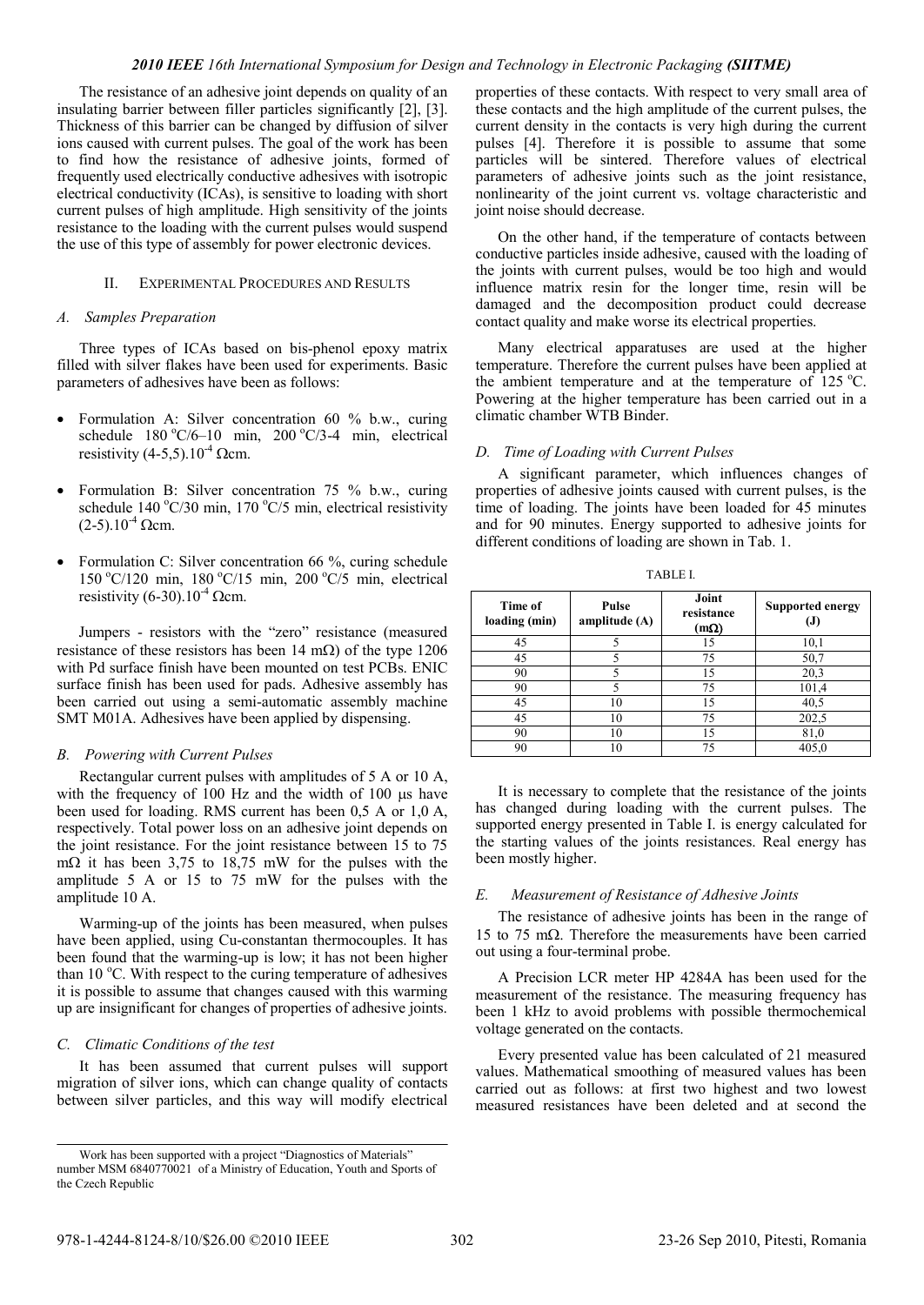average of remaining values has been calculated. All measurements have been carried out after cooling of measured samples to the standard temperature.

### *F. Experimental Results*

Experimental results are presented in following figures.



Figure 1. Resistance of adhesive joints formed of formulation A during loading with current pulses with amplitude 5 A and 10 A. Abbreviation A.T. means that loading has been carried out at the ambient temperature.



Figure 2. Resistance of adhesive joints formed of formulation B during loading with current pulses with amplitude 5 A and 10 A. Abbreviation A.T. means that loading has been carried out at the ambient temperature.



Figure 3. Resistance of adhesive joints formed of formulation C during loading with current pulses with amplitude 5 A and 10 A. Abbreviation A.T. means that loading has been carried out at the ambient temperature.

III. DISCUSSION OF RESULTS

Measured results have had big dispersion, especially for formulation C. The reason is that adhesives have been applied by dispensing. The use of dispensing gives worst results in repeatability of the joints resistances than stencil printing.

Repeatability of the joints resistances, when adhesive is applied by dispensing, depends on stability of adhesive viscosity during the dispensing process strongly. Adhesive viscosity has to be constant for all the time of adhesive application. With respect to the high number of test boards, on which the jumpers have been mounted using adhesive assembly, the condition of constant adhesive viscosity has not been accomplished. Viscosity depends on the adhesive temperature as well. Therefore a significant condition of high quality dispensing process is stability of the temperature of adhesive and test board.

Results of measurements, which have been significantly different from the results of measurements of other adhesive joints, formed of the same type of adhesive and loaded by the same way, have been deleted using mathematical smoothing. Therefore influence of these values on the final results has been minimal.

Decrease of the joint resistance is caused with additional curing of adhesive matrix, which has not been sufficiently cured during the standard curing process. This additional curing causes shrinkage of resin and decrease of the total volume of the adhesive joint [5]. Due to the fact that the number and volume of filler particles in adhesive are constant, these particles are more and more mutually overpressed.

Some barriers between the particles are broken and quality of contacts between them increases. Other reason, which can contribute to improvement of the contact resistance, is migration of silver ions [6]. This migration is increases if the amplitude and frequency of the current pulses increases. On the other hand, it seems that influence of migration of silver ions, which improves the joints conductivity, is smaller in comparison with the origin of new, probably chemical, layers, which worse conductivity of contacts between particles. These layers are created as a result of temperature destruction of resin. This process is followed with release of products of these reactions. These products create new chemical barriers between particles and worse quality of contacts between them.

Deformation of resin in surroundings of conductive particles at the time when the joints are loaded with the current pulses and are heated can be other reason of downgrade of contact conductivity. The dimensions of particles decrease after their cooling to the ambient temperature and quality of contacts between them decreases.

Basic mechanism of electrical conductivity between two conductive particles, separated by an insulating barrier, is tunneling [7]. This process depends on the thickness of an insulating barrier significantly. Thickness of an insulating barrier, which makes tunneling possible, is approximately 2 to 3 nm. The resistance of the tunneling contact depends on this thickness exponentially. Therefore small increase of thickness of this barrier causes high increase of the tunneling resistance of the contact.